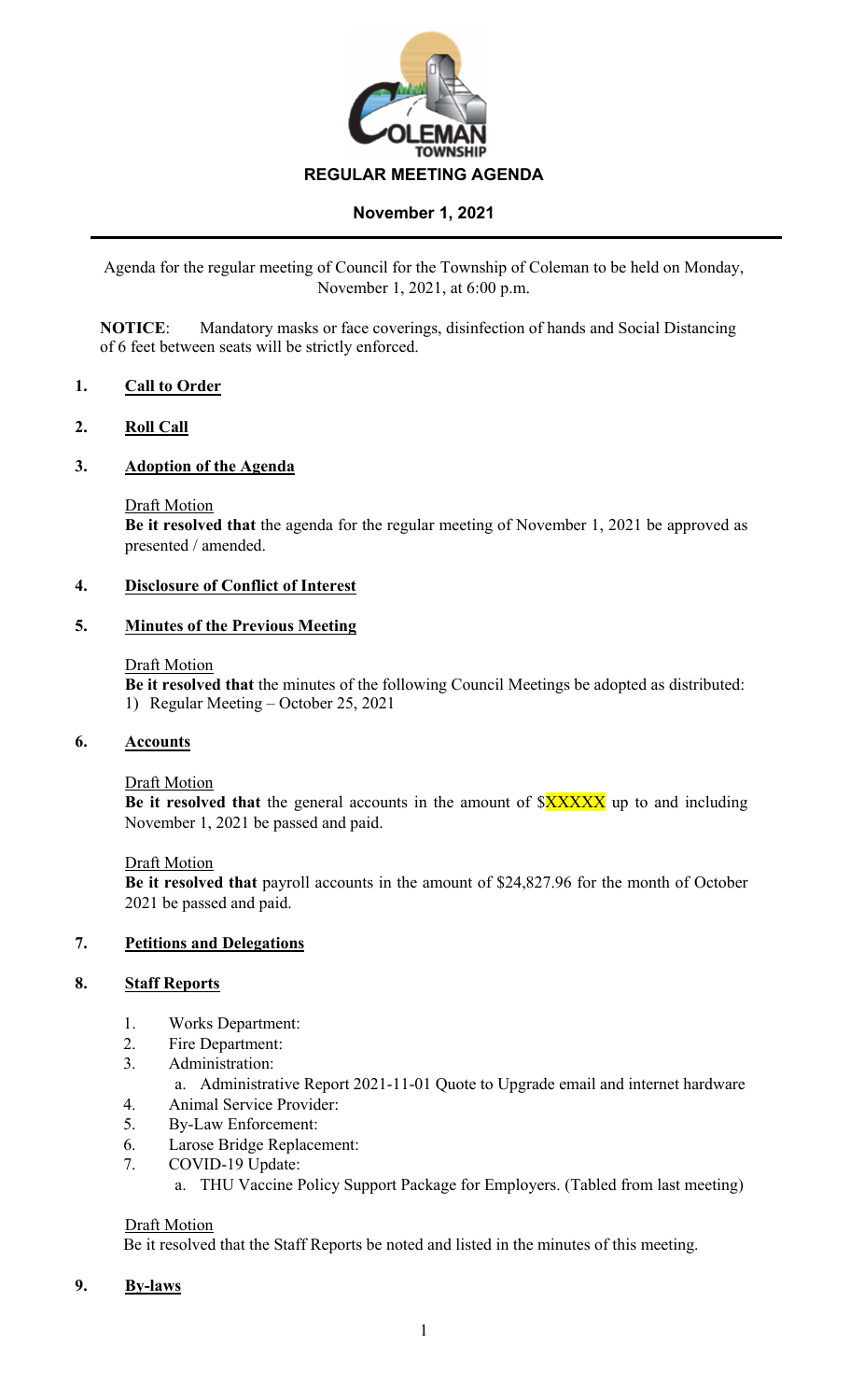

# **November 1, 2021**

# **10. Business Arising from the Minutes**

# **11. New Business**

11.1. Conferences:

11.1.1. Ontario Good Roads Association 2022 Conference February 27 to March 2, 2022. 11.1.2. Rural Ontario Municipal Association 2022 Conference January 23 to 25, 2022.

# 11.2. Motions:

- 11.2.1. Integrity Commissioner Inquiry Report
- 11.2.2. Municipal Holiday Hours (Tabled from Last Meeting)

# **12. Committee Reports**

- 12.1 Public Works
- 12.2 Finance
- 12.3 Government Liaison, TeMAG and TMA
- 12.4 Tourism & Recreation

# **13. Correspondence**

| <b>Item</b><br>No. | <b>Received</b><br>Date | Originator                      | <b>Subject</b>                        |
|--------------------|-------------------------|---------------------------------|---------------------------------------|
| 13.1               | October 27              | Tribunals Ontario -             | ARB Digital Delivery Initiative -     |
|                    |                         | <b>Assessment Review Board</b>  | Update                                |
|                    |                         | District of Temiskaming         | DTSSAB Q3 Quarterly Report and        |
| 13.2               | October 25              | <b>Social Services</b>          | <b>Enumeration Results Summary</b>    |
|                    |                         | <b>Administration Board</b>     |                                       |
| 13.3               | October 21              | Township of Larder Lake         | Support for the Municipality of Trent |
|                    |                         |                                 | Lakes regarding OHIP Eye Care         |
|                    |                         | Municipality of Leamington      | Resolution requesting the Provincial  |
| 13.4               | October 22              |                                 | Government to address the OHIP-       |
|                    |                         |                                 | Insured eye care issue                |
| 13.5               | October 22              | <b>Ontario Power Generation</b> | Montreal River Update – October       |
|                    |                         |                                 | 2021                                  |
| 13.6               | October 19              | City of Port Colborne           | Support City of Sarnia - Renovictions |

# Draft Motion

Be it resolved that correspondence items 13.1 to 13.6 be noted, filed and recorded in the minutes of this meeting.

# **14. Notice of Motion**

# **15. In camera (closed) session**

# **Draft Motion**

**Whereas** Section 239(2) states that a meeting or part of a meeting may be closed to the public if the subject matter being considered is: